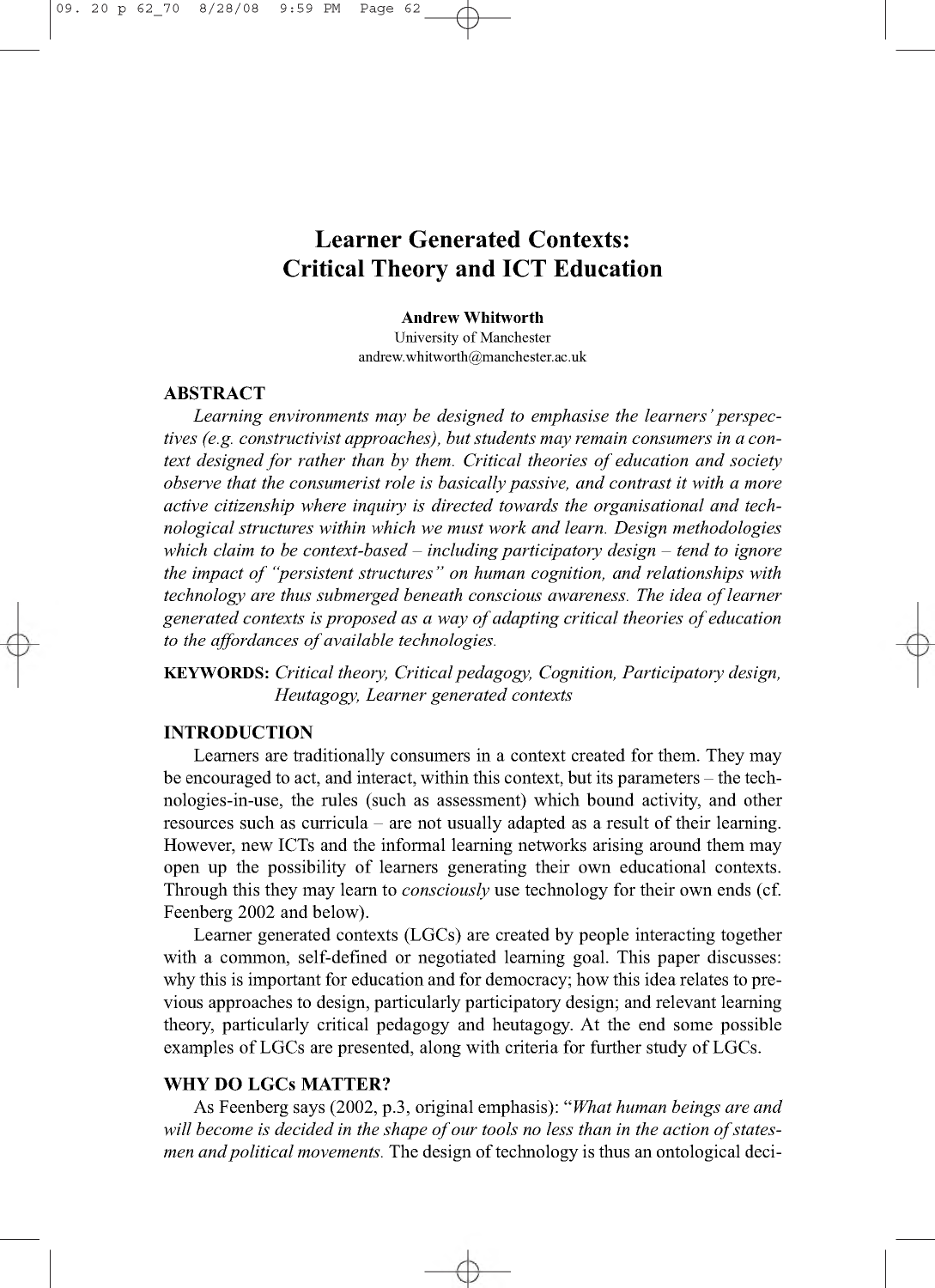#### CRITICAL THEORY AND ICT EDUCATION 63

sion fraught with political consequences. The exclusion of the vast majority from participation in this decision is profoundly undemocratic."

ICT has contradictory and varied effects in different contexts. Needs vis-a-vis ICT are never uniform; instead, different contexts demand different configurations of software, and patterns of use. This creates a dynamic environment to which constant adaptation is required by both individuals and organisations. What is needed are not just users who are "competent" or "comfortable" with specific ICTs but *capable,* able to apply their knowledge in new and unfamiliar situations which require innovation and intellectual challenge: perhaps even dissent towards an existing way of working or thinking. This is particularly true in complex social situations where "objective", technical knowledge is less applicable (see Hase and Kenyon 2007; Phelps *et al* 2002; de Castell *et al* 2002).

At the same time, universities increasingly adopt "campus-wide" e-learning and centralised administrative systems that lock them into particular solutions. Schools must work within set curricula, and employers recognise qualifications such as the ECDL which take a prescriptive approach to ICT proficiency, not a student-centred or critical one (Reffell & Whitworth 2002). As a result, the *ecology of resources* (Luckin 2008) available to formal ICT education is more monocultural than diverse, organised by the few rather than the many. Feenberg's warning about exclusion is therefore a cogent one.

# **DESIGN FOR CONTEXTS**

 $\phi$ 

I need now to discuss why technological design affects the inclusiveness of society and its institutions, and why learning is in turn affected by these matters.

Technological solutions to problems are understood and used within particular contexts. Context "is not an outer container or shell inside of which people behave in certain ways. People consciously and deliberately generate contexts (activities).... Context is both internal to people  $-$  involving specific objects and goals  $$ and, at the same time, external to people, involving artifacts, other people, specific settings." (Nardi 1996b: 76). Contexts, and the organisations and technologies which make them up, dynamically evolve as a result of their interactions with external systems, but also as a result of the activity of those within them, as they work and learn.

Contexts are therefore fully integrated with *cognition,* the making of meaning and understanding. This is not just an individualised process but a property of communities, networks, organisations and other "persistent structures" (Nardi 1996: 75). Persistent structures are properties of a system which mediate activity. They "carry with them a particular culture and history... [and] stretch across activities through time and space" *(ibid:* 75), being "composed of individuals and the artifacts they use" *(ibid:* 77). Artifacts manifest values developed, and decisions taken, by other groups of people. Hence, "cooperating people and artifacts are the focus of interest, not just individual cognition 'in the head'." *(ibid:* 78).

Nardi discusses three theories which explore the relationship between user and context: *situated action; activity theory;* and *distributed cognition.* Situated action suggests that individual responses to environments cannot be designed in advance.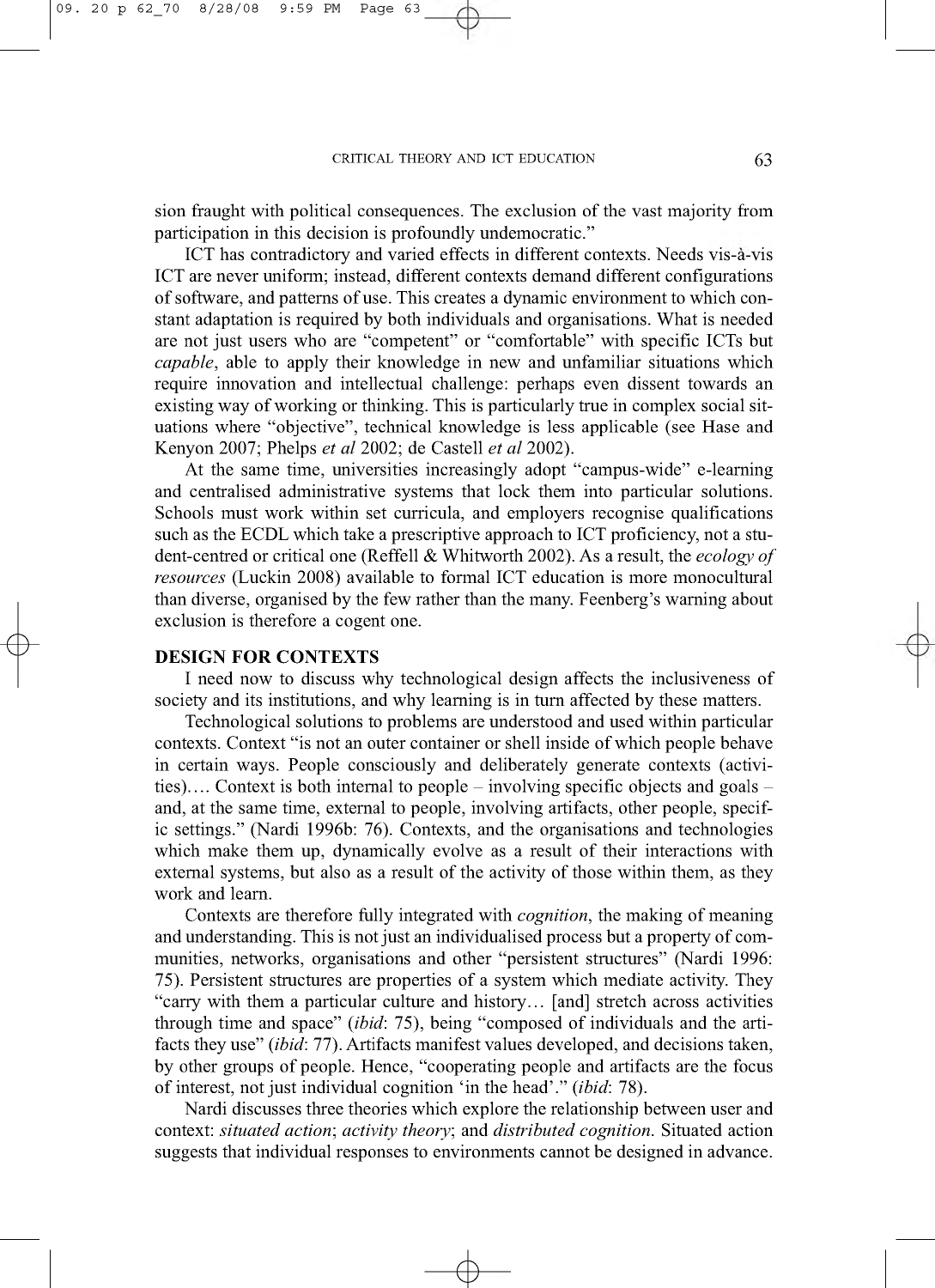#### 64 **ANDREW WHITWORTH**

Planned courses of action, and the technologies in which they are are embedded, "are resources for situated action, but do not in any strong sense determine its course" (Suchman 1987: 52). In situated action, the individual is the principal agent, engaged in "contingent, responsive, improvisatory" (Nardi 1996: 84) activity in response to changing conditions *(ibid:* 80). Goals tend to be stated retrospectively "after action has taken place" *(ibid)*. Thus, context is not designed but is generated and re-generated by the actions of individuals who *learn* as they do so.

In activity theory, the "subject" of an activity system acts to fulfil an objective. This activity takes place through a variety of mediators. These may be technological artifacts; cognitive structures made up of prior knowledge and experience; or procedural rules and formal divisions of labour. Individual goals and desires may drive activity but so may more abstract goals, embedded into the persistent structures of the system.

Persistent structures therefore obviate the need for all activity to be *conscious.* Even situated action, which places less emphasis on the impact of structures, recognises this*:* "The appearance of routines in situated action models opens a chink in the situated armour... being canned bits of behaviour, they obviate the need for active, conscious planning or the formulation of deliberate intentions or choices" (Nardi 1996b: 84). Motivation can therefore be concealed under "procedure". In activity theory, *operations* "become routinized and unconscious with practice" (ibid). Distributed cognition struggles to recognise individual agency at all.

### **THE CEDING OF COGNITION**

When activity becomes unconscious, work is no longer being held up to scrutiny. It sinks beneath awareness. Situated "improvisation" may be nothing of the sort, or at best, is not a conscious act. We may not even perceive that what we are doing is reflective of someone else's goals, or system goals, and that these goals have become embedded into the technologies we use. To truly learn within a context, it is necessary to lift up familiar activities into conscious awareness, to question the premises and structures which support what one is doing (cf. Argyris 1999). The essential element of a critical theory of learning is that it not just provide ways to understand a context, but through which it can be *changed* if necessary. However, neither are necessarily straightforward. The problem with the theories Nardi summarises (and with her summary analysis) is that though they recognise the unconscious nature of our relationship with our context, there is little consideration of the political implications of this.

Blaug observes that any theory of organised activity must consider power (2007: 25). The primary and most durable organisational form in the modern world is the *hierarchy.* A hierarchy is "a frozen set of relations, a congealed difference of status" *(ibid:* 26); a social construction that, far from being ossified, is characterised by rapidly changing roles of subordination and domination. Hierarchy is durable because it is dynamic, feeding on new sources of knowledge and routes of application *(ibid:* 26), which now include technology (Feenberg 2002: 16). Yet "[h]ierarchy divides; it separates. Its participants experience different meanings on either side of what might be termed the 'power divide'" (Blaug 2007: 28). This

 $\downarrow$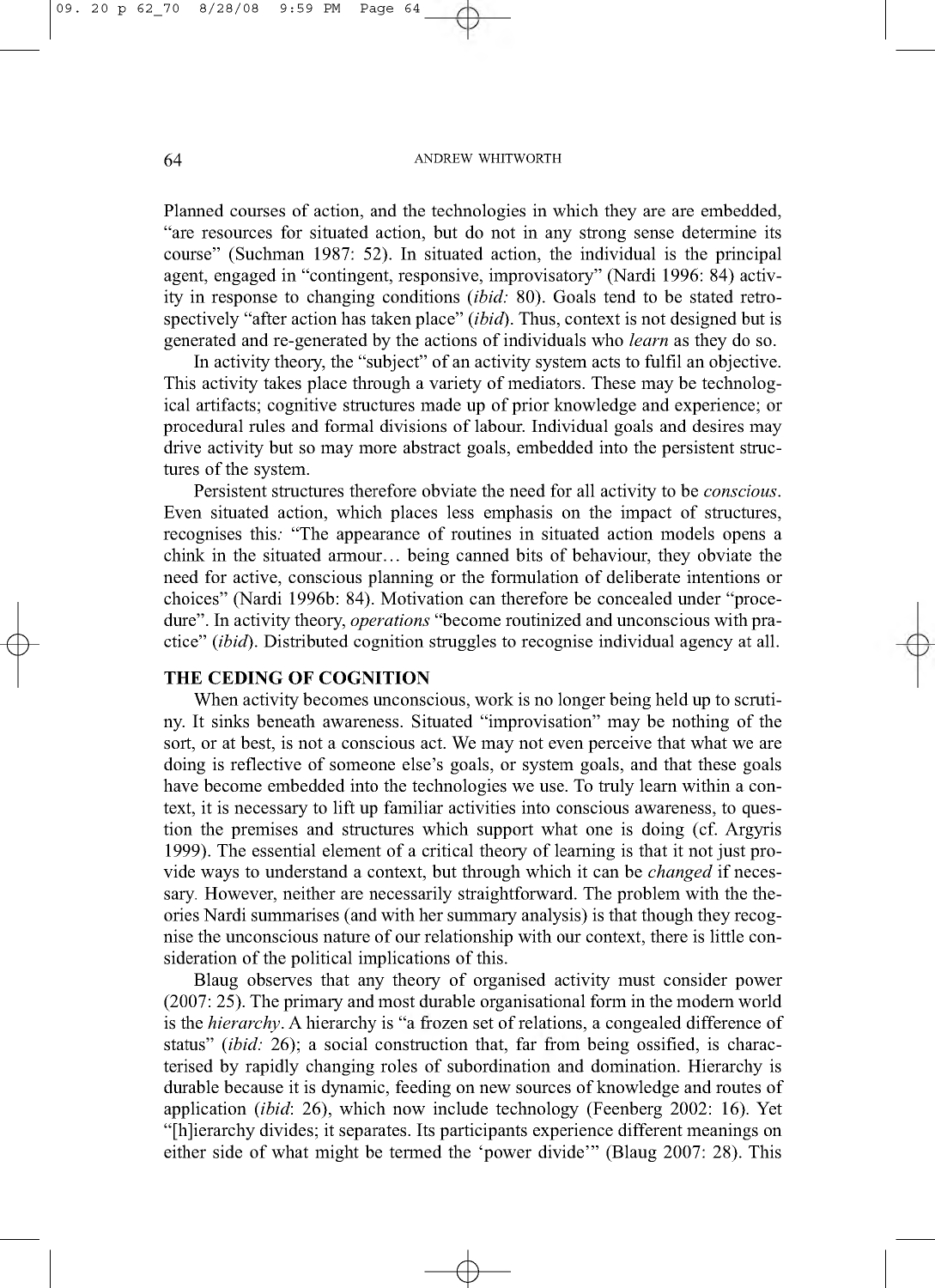#### CRITICAL THEORY AND ICT EDUCATION 65

cognitive separation has been confirmed in experimentation (*ibid*: 40). In education, one result is that different stakeholders – not just teachers and learners, but developers, administrators and funders – think about, and construct the meaning of, the supporting technologies in quite different and often incompatible ways (Whitworth 2007). Which of these "cognitive cultures" does a designed context benefit? Even a design process which recognises the need to understand different contexts risks producing alienating and inappropriate technologies if it remains a process of "design for" rather than "by".

Attempts have been made to address this problem through the field of *participatory design.* In Scandinavia in the 1970s and 80s, this was strongly linked to the idea of workplace democracy and strong trades unions who instead of simply bargaining over pay involved themselves in the design of work environments for the benefit of employees. But more recently, when participatory design is invoked, the emphasis has shifted away from political issues: a change contributed to at least in part by the increased use of standardised technology packages which cannot be easily modified (Gärtner & Wagner 1996: 189). Nor has there ever been much investigation of participatory design for education which involves the learner (an observation returned to below in the section about critical pedagogy).

The usefulness of Blaug's paper comes because he shows that these changes do not necessarily arise from deliberate, conscious attempts to exclude. Managing hierarchy requires us to lift processes up into conscious awareness: to turn them from "operations" to "actions", in an activity theory sense. But it is hard to attend to what is routinised. The schema, mental models, and scripts which designers use "are themselves products of prior experience; they are knowledge, learned and stored" (Blaug 2007: 30). Organisations make considerable investments in certain cognitive schema *(ibid:* 33), both financial and psychological. Schema become *designed into* organisations and their technologies, and are then "pushed" at actors, becoming automated and "immune from critical examination" (*ibid*). Therefore, what is normal in organisational life is a ceding of individual cognition to the organisation - and to technology. Involvement in participatory design may either just contribute to the replication of these schema, or participants will have suggestions rejected because they are incompatible with these schema (and are thus a potential challenge to the hierarchy).

Yet Blaug's view is, if not optimistic, at least cognisant of the fact that learning *can* take place within contexts: " .. .while evidence for our recurrent compliance with power is overwhelming.... [w]e can learn, update schema in the light of new information, question hierarchy and reorganise... *Crucial to such learning is the educational experience of participation itself*' *(ibid: 40-41; emphasis added)*. It is through participation in design and work activity that users learn about their context and the unquestioned assumptions that may be holding back their ability to make meaning and improve that context (Argyris 1999).

## **LEARNER GENERATED CONTEXTS**

In education, as noted earlier, learners have been defined only as consumers in a context created for them, regulated by technologies which include ICT but also

 $\downarrow$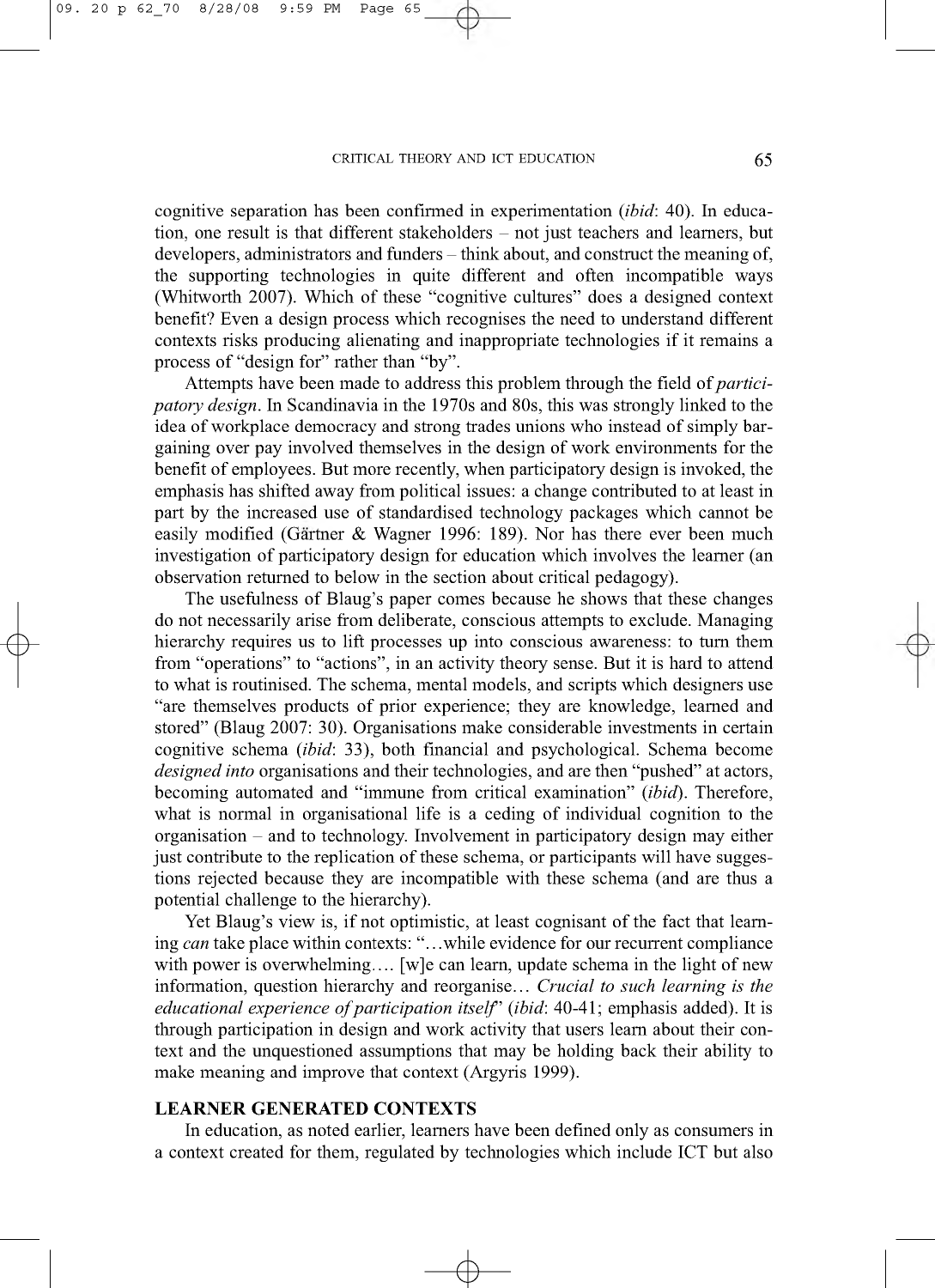#### 66 ANDREW WHITWORTH

the idea of (set) curricula, administrative procedure, and approved lists of resources and providers (Luckin 2008). Power is wielded in educational hierarchies through control over what should be taught, and what technologies should be used to do so. How, then, can education address this in an era defined by the increasingly widespread use of ICT, and the control wielded over this by the ICT industry, centralised institutional hierarchies and governmental control over curricula and other educational resources? What follows are a series of existing suggestions and practices that we can now interpret as possible approaches to the LGC ideal.

Possible signs of an LGC would include:

- learner agency in identifying a social learning need and/or a knowledge gap
- learners generate content and meta content that is recognised by others, thus validating the organisation of their contextually generated knowledge
- learners can recognize and understand enough about the technological and other resources available to them to appropriate them to meet their needs, and can understand the functionalities and affordances of these resources and how they match to their knowledge gap
- the environment and its organisation can be characterised by loose frameworks and freedom of choice
- the learning process is personally meaningful for the learners and facilitated in some way by their environment
- there are signs of ever widening boundaries of dialogue with and between multiple participants across multiple locations.

The LGC idea draws strength from Hase and Kenyon's (2007) idea of *heutagogy* or self-directed learning. Vis-a-vis education professionals, there is also an orientation to *action research* for professional development (Carr and Kemmis 1986). In heutagogy and action research the boundary between learners and teachers starts to break down. Both collaborate in the co-evolution of a context through a cycle of problem recognition, research, design and evaluation. This must now also reflect the embedding of certain educational values into systems of control: critical reflection on the technologies that one is presented with to construct a context and the transformation of these technologies.

Contrast this with a "design for" approach in which technologies and forms of organisation are selected by others. Here, the context is *generated* by learning, not considered a container within which learning occurs. Because of the risk that cognition can be ceded to organisations and technologies, an experimental, improvisatory use of ICT should be retained. This may sound as if it is an appeal without foundation in the current environment but its usefulness has already been seen in evaluations of practice. Whitworth and Benson (2007) cite a CEO for e-learning of a large US university who observed that despite his institution having a centralised e-learning solution, he was still prepared to fund and support certain departments to run their own systems, precisely because he knew that it was from here that the *next* generation of e-learning innovation would have to come. Through such self-reflective and exploratory work with ICT, teachers, leaners and managers alike come to collaborate on the design of context.

 $\downarrow$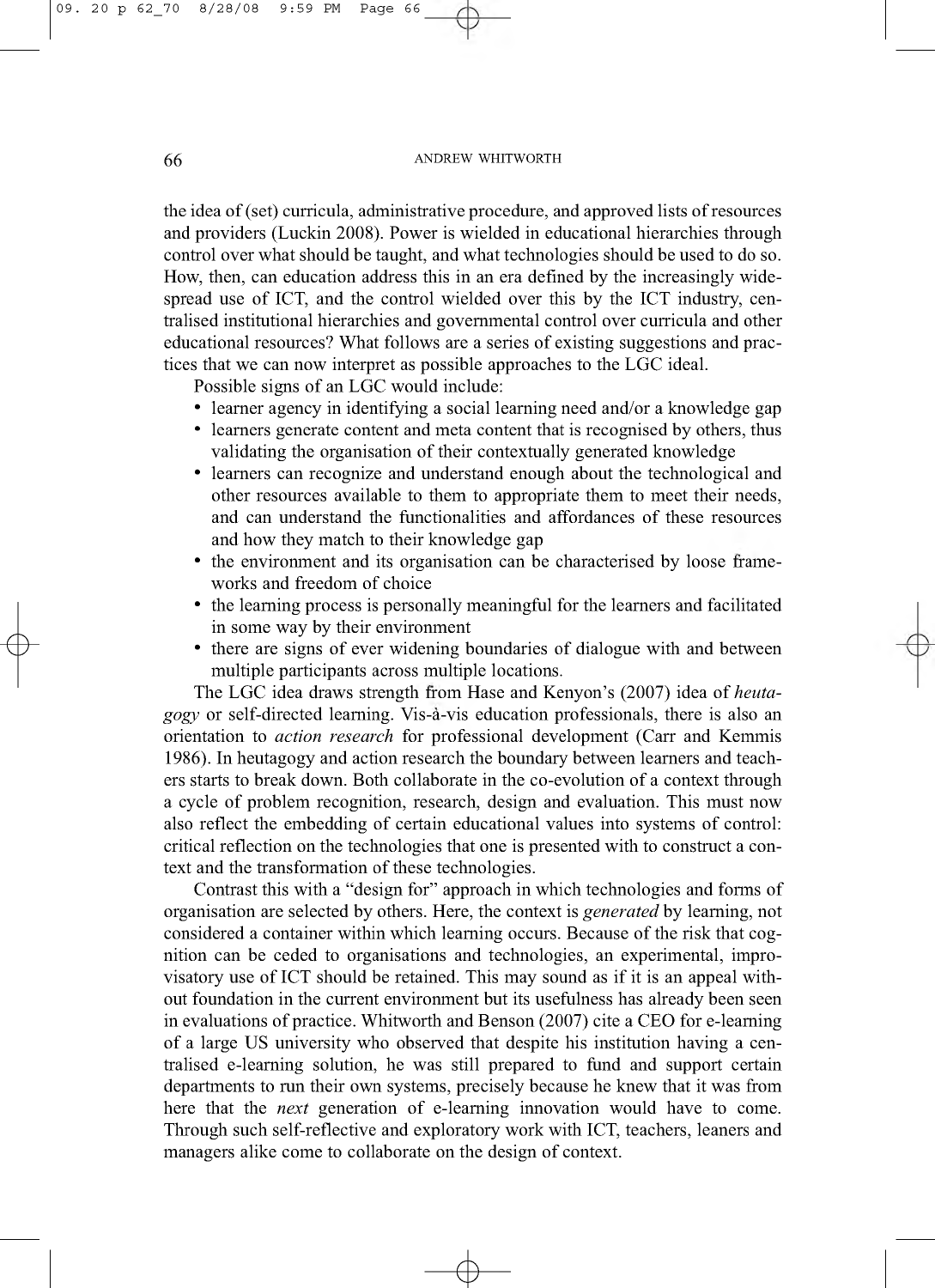#### CRITICAL THEORY AND ICT EDUCATION 67

 $\phi$ 

Let us also look to the past as well as the future, for decisions about technology policy too often fail to recognise what has been tried before. One fascinating case is that of Dartmouth College, USA, in the 1970s, as described by Nevison (1976). By 1971-72 some 80% of Dartmouth's student body had actively used a computer in teaching, and 1/4 the faculty did so regularly, with another 1/4 having had some experience but not choosing to use it at the present time. Nevison is talking about a situation in which these skills are not just taught to people but thoroughly embedded into curricula, and in all subjects too. Note his assertion that this has happened mostly "organically": "The growth of computing among the students and faculty at Dartmouth has been organic. It has proceeded at an unhurried pace where students and faculty learn to program largely on their own." There is more going on here than just providing "access" to technology  $-$  or using a single system to "deliver" teaching or help administer it. Nevison says that when students "*creatively interact* [emphasis added] with a computer, either by writing a program or imaginatively using someone else's program, they can, and do, become more involved with the subject of the course".

We cannot retrospectively apply the criteria listed above to a detailed analysis of this case: the present state of Dartmouth College's ICT infrastructure would need to be studied with an eye on what has happened to that institution, organisationally, since 1976. But from Nevison's report almost all the criteria above were being met at least at one level, with rates of *genuine* ICT facility (e.g. the ability to *manipulate* the technological environment, not just passively act within a context defined by others) higher in 1976 than they would be in most 21st century universities, among students and faculty alike. What Nevison is describing is *capable* ICT use (see above), rather than just passive acceptance of it.

Interestingly, ICT is a "problem type" to which younger people are suited (Young 1990: 117). Everyone can become both learner and teacher: "Within the limits of the problem level, the child, in principle, could as easily demonstrate the invalidity of the teacher's validity claim as vice versa" *(ibid).* Although children may not be able to enter into rational argument, with ICT they are already developing their own validity claims: "the idea of 'reflexive participation' by children in setting the conditions for their own learning, and in deciding the specific and *concrete* forms [technology] in which such principles might be realised, is potentially important...." Sharples *et al* (2007) have tried to develop a "theory of learning for the mobile age" which takes account of the role of informal learning networks and how technology is integrated into these networks; they recognise the contradictions which emerge within institutional education as a result (242-3). They recognise that it would be dangerous to assume that LGCs involve the rejection of the role and authority of the teacher, which may lead to the proliferation of "non-knowledge" (see the 28/1/08 debate at [http://learnergeneratedcontexts.](http://learnergeneratedcontexts) pbwiki.com). But LGC is not an "anything goes" relativism, but a recognition that self-guided processes occur because an externally-designed experience (whether or not it takes account of context-specific factors) cannot meet the needs of all users. The question is how these insights generated by learners can be *democratically integrated*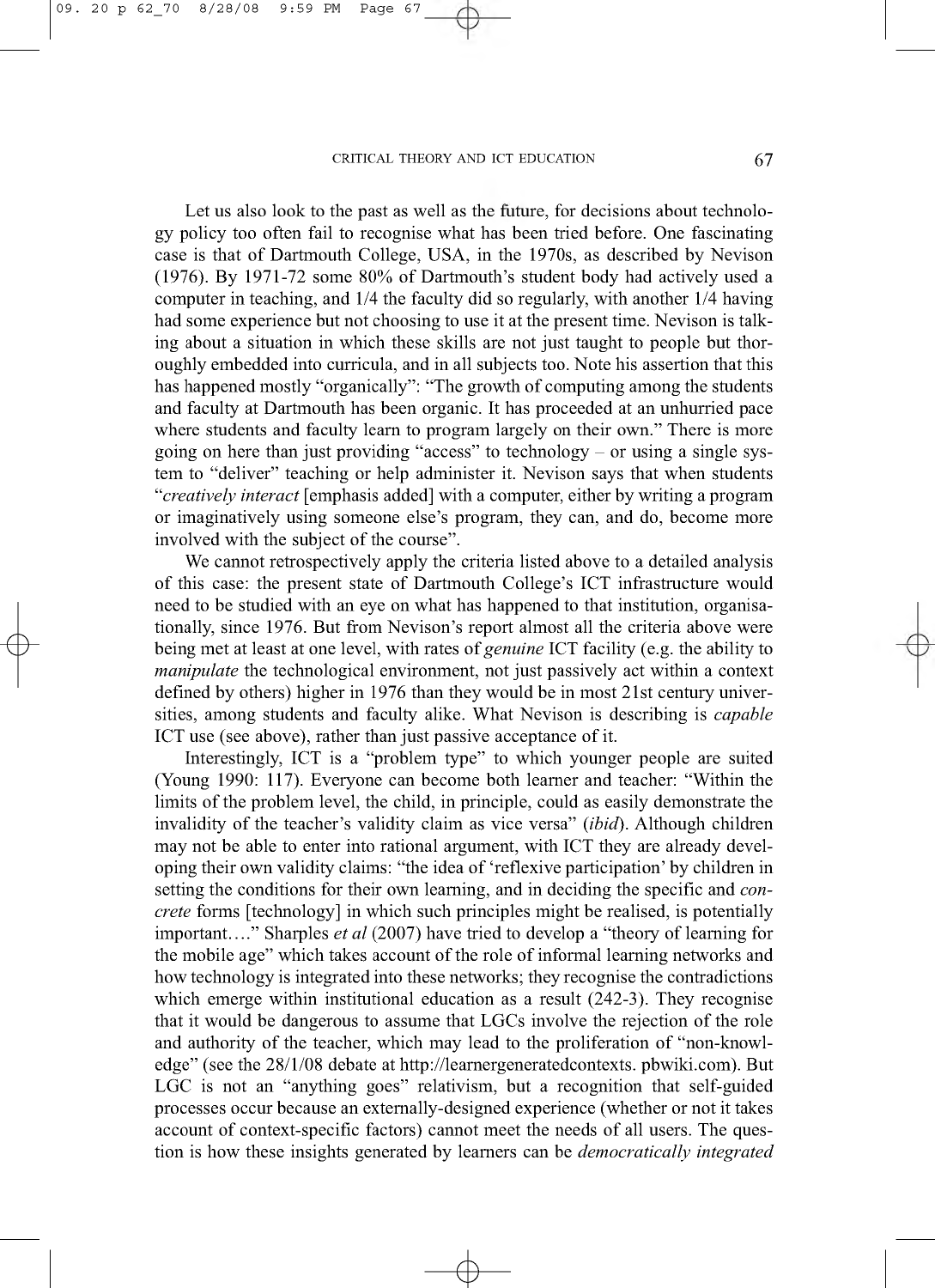#### 68 ANDREW WHITWORTH

with the needs of other educational stakeholders. As Young (1990: 82) says: "there is no substitute for detailed concrete analyses, creative invention or appropriation of new practices, shrewd political judgments conerning what is achievable, organisational skill and political action of organisations and social movements, and solidarity among democratically inclined progressive forces." Always, practice and research must come together in *all* stakeholders, "allow[ing] the specific context of the critically informed practitioner to be taken into account, as well as the nature of his or her opportunities" *(ibid)* within that context. Ultimately, LGC is a call for educational researchers and practitioners to, at least in part, *let go* of technology, but it does not dismiss aspects of control and exclusion which are needed to keep educational environments orderly.

### **CONCLUSION**

 $\phi$ 

Feenberg states (2001: 120) that ICT in education can foster "postindustrial virtues such as temporal and spatial flexibility, individualised products, and personal control" - but also that *(ibid:* 124) "there exists a great temptation to think of technology as a managerial tool for centralising the university... bad decisions will be locked in technically and difficult to reverse." What he is discussing is a cognitive division: there are different needs and motivations for the use of ICT in education. The resolution of this contradiction cannot be found in the features of the technology itself, but the way it interacts with activity: "Educational technology will not determine which of these paths is followed. On the contrary, the politics of the educational community interacting with national political trends will steer the future development of the technology. And this is prcisely why it is so very important for a wide range of actors to be included in technological design...." *(ibid:* 128). These actors can have relevant abilities nurtured through education. Ultimately, ICT: "holds out the possibility of an alternative modernity that realises human potentials ignored or suppressed in the present society.... Furthermore, these potentials can express themselves only in a communicatively open environment. This vision implies a broad education for citizenship and personal development, as well as the acquisition of technical skills." *(ibid)*

However, simply embedding "a wide range of actors" into a technological design process does not help address the recognised political problems which then emerge. Democracy is only one solution to the problem of co-ordinated action, and can be retarded by the tendency of organisations to design and then push cognitive schema at all their members, subsuming our relationship with technologies beneath conscious awareness. *Participation* of the sort called for by Feenberg will, almost by definition, struggle to emerge from existing organisational hierarchies: but if educational researchers and practitioners can integrate their use and understanding of ICT with the contexts being generated by learners, in that way might creative, adaptable responses be made to rapid change in ICT and education. More research is required into how learners are already generating contexts using ICT and informal learning, and how these can become integrated with the systems of expertise and cognition generated by teachers.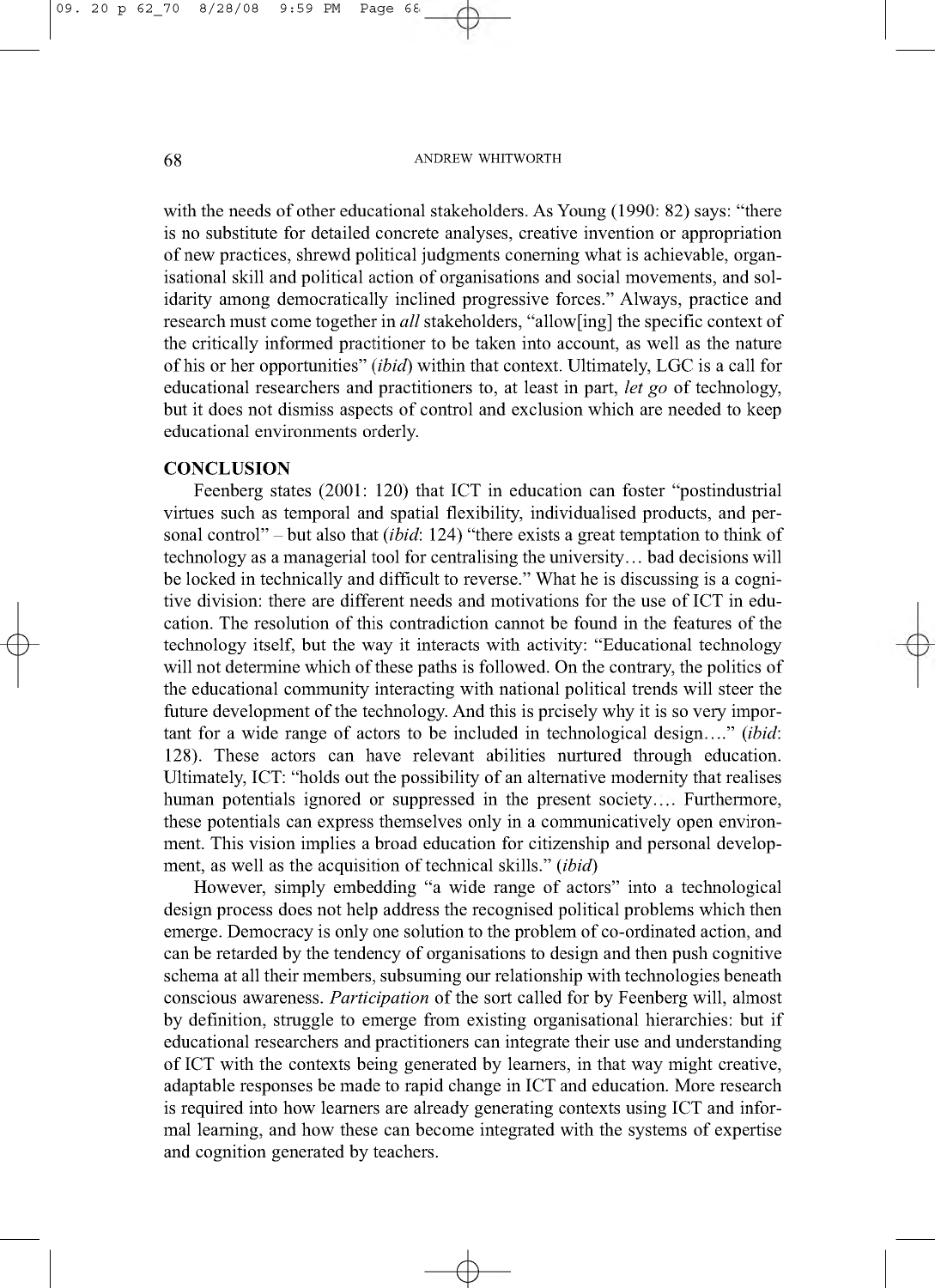# **ACKNOWLEDGEMENT**

I would like to acknowledge the contributions of the whole LGC research group to helping me develop these ideas. See [http://learnergeneratedcontexts.pbwi](http://learnergeneratedcontexts.pbwi-)ki.com

# **REFERENCES**

 $\phi$ 

Argyris, C. (1999). *On Organizational Learning.* Oxford: Blackwell.

- Blaug, R. (2007). Cognition in a Hierarchy. *Contemporary Political Theory* 6 (1), 24-44.
- de Castell, S., Bryson, M. & Jenson, J. (2002). Object Lessons: Towards an Educational Theory of Technology. *First Monday 7(1):* [http://www.first](http://www.first-)monday.org/issues/ issue7\_1/castell/index.html.
- Carr, W. & Kemmis, S. (1986). *Becoming Critical.* Geelong: Deakin UP.

Feenberg, A. (2002). *Transforming Technology.* Oxford, Oxford UP.

- Gärtner, J. and Wagner, I. (1996). Mapping actors and agendas: Political frameworks of systems design and participation. *Human-Computer Interaction* 11 (3), 187-214.
- Hase, S. & Kenyon, C. (2007). Heutagogy: A child of complexity theory. *Complicity, 4(1),* 111-118.
- Luckin, R. (2008). The learner centric ecology of resources: a framework for using technology to scaffold learning, *Computers and Education* 50, 449-462.
- Nardi, B. (1996). Studying Context. In B. A. Nardi (Ed.), *Context and Consciousness: Activity Theory and Human-Computer Interaction.* Cambridge MA: MIT Press.
- Nevison, J. (1976).Computing in the liberal arts college. *Science* Oct. 22, 1976, 396-402.
- Phelps, R., Ellis, A. & Hase, S. (2002). The role of metacognitive and reflective learning processes in developing capable computer users. <http://www>. ascilite.org.au/ conferences/melbourne01/pdf/papers/phelpsr.pdf .
- Reffell, P. & Whitworth, A. (2002). Information fluency: critically examining ICT education. *New Library World, 103,* 427-435.
- Sharples, M., Taylor, J. and Vavoula, G, (2007). A theory of learning for the mobile age. In Andrews, R. & Haythornthwaite, C. (Eds.) *The Sage Handbook of Elearning Research* (pp. 221-247). London: Sage.
- Suchman, L. (1987). *Plans and Situated Actions.* Cambridge, Cambridge UP.
- Whitworth, A. (2007). Researching the cognitive cultures of e-learning. In Andrews, R. & Haythornthwaite, C. (Eds.) The Sage Handbook of E-learn*ing Research* (pp. 202-220). London: Sage.
- Whitworth, A. & Benson, A. D. (2007): "Taming the Lone Ranger: the Creative Development of Elearning Technologies in UK and US Higher Education Institiutions", at *Creativity or Conformity: Building Cultures of Creativity in Higher Education,* 8-10 January 2007, Cardiff.
- Young, R. E. (1990). *A Critical Theory of Education*. London: Teachers' College Press.